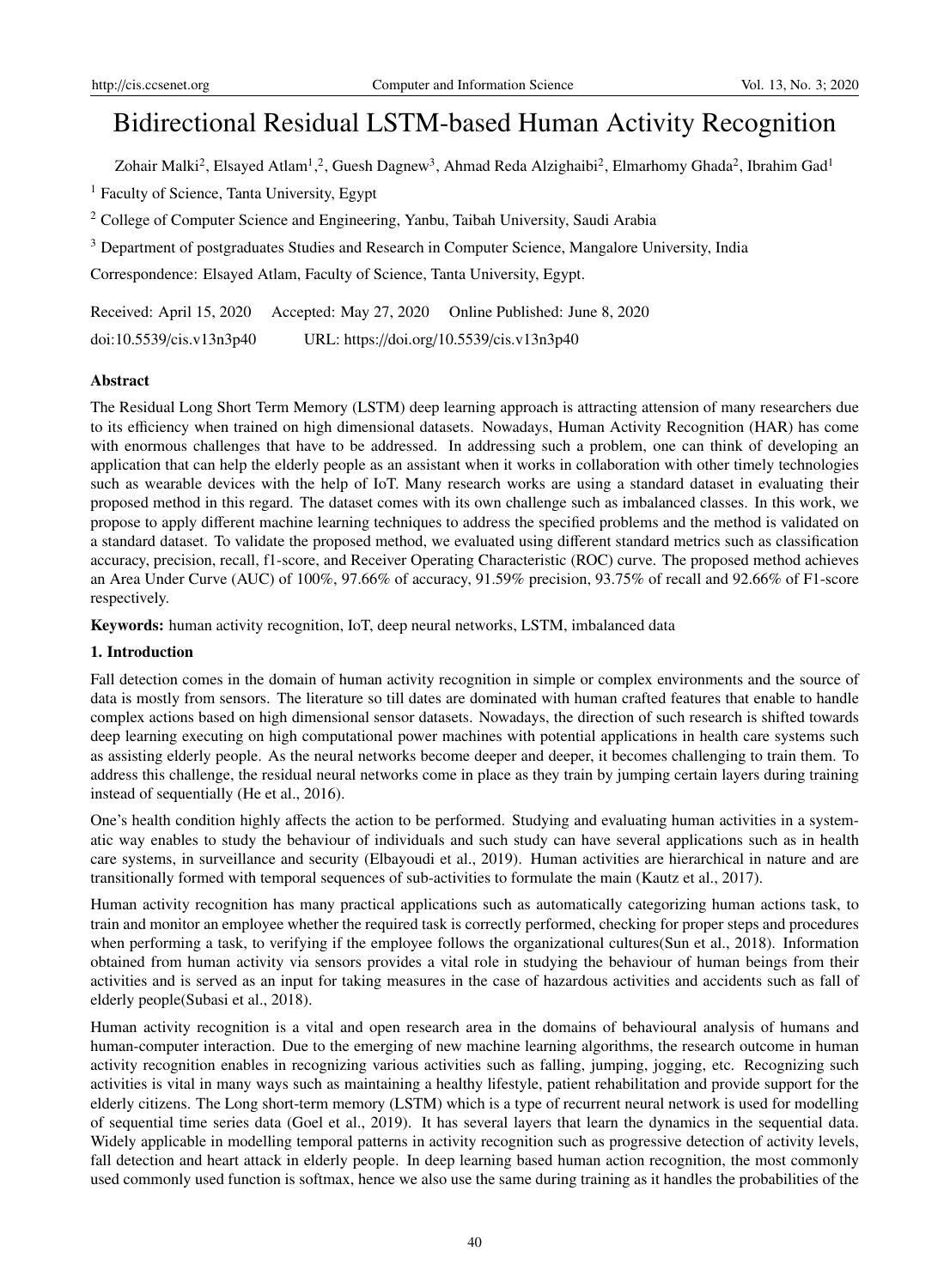prediction of actions in multi-class classification (Nweke et al., 2018; Agarwal et al., 2019).

In this study, we have proposed to use the residual-based LSTM deep learning to recognize the activity of humans from imbalanced class standard dataset namely mHealth which is freely accessible from UCI repository. The dataset contains 12 classes and 23 feaures. To measure the performance of our work, we have used standard performance metrics namely classification accuarcy, precision, recall, and f1-score.

The rest of the paper is organized as follows. Section 2 covers state-of-the-art literature in the domain of human activity recognition specifically in fall detection. Section 3 specifies the proposed residual Long-Short Term Memory (LSTM) deep learning. Sections 4 experimental results of the proposed method and the concluding remarks are presented in Section 5.

## 2. Related Works

In this section, we presented a survey of recent developments in human activity recognition. Nweke et al. (Nweke et al., 2018) conducted a detailed survey of recent works and highlighted the state of the art and research challenges in the domain of mobile and wearable sensor-based human activity recognition pipeline. Their main focus is to give an idea on deep learning algorithms for mobile and wearable sensor-based human activity recognition. In human activity recognition, deep learning is used in various tasks such as labelling of human activity sequence, estimating pattern of movement of humans, recognizing the fellings with human beings, and in health care systems such as diagnosis of patients using physiological signals. Jobanputra et al. (Jobanputra et al., 2019) have conducted an intensive review on recent advancement in the domain of human activity recognition. Ji et al (Ji et al., 2012) has developed an end-to-end automated human activity recognition in an uncontrolled environment with the help of Convolutional neural networks (CNNs) deep learning model that enables to perform automatic features generation from a 3D datasets captured from motion. Zhang et al.(Zhang et al., 2020) have attempted to motion information in HAR systems to address the influence of bad samples using Motion-patchbased Siamese Convolutional Neural Network (MSCNN). To validate the method, they carried out several experiments on UCF-101 and HMDB-51 datasets. Moreover, Xie et al. (Xie et al., 2019) design an end-to-end residual stochastic model to describe spatio-temporal disparities. The experimentation is carried out on the datasets NTU RGB+D, SYSU-3D, and UT-Kinect. Subasi et al (Subasi et al., 2018) proposed an ensemble learning based human activity recognition using Adaboost classifier on data taken from body parts via sensors. The experimentation carried out in this study depicts that the Adaboost ensemble classifier enables in recognizing human activities in a higher and acceptable rate.

Wen and Wang (Wen and Wang, 2016) proposed real-time activity recognition system from dynamically available data sources. They have used ensemble classifiers that enable to automatically pick discriminatory features to enhance the recognition rate. Chen et al. (Chen et al., 2016) in traduced the LSTM-based feature extraction method to recognize human actions by employing the tri-axial accelerometers datasets. Their experimentation exhibited that the LSTM-based method is applicable to the task of activity recognition.

## 3. Methodology

In our work, we proposed residual bidirectional based LSTM deep learning approach to recognize the action of humans based on sensor datasets namely mHelath that is freely accessible from the famous UCI dataset repository.

The residual LSTM learns the residual nodes with reference to the hidden state. The residual LSTM delivers efficient training and validation when compared with an ordinary LSTM model by providing a shortcut path during training (Yue et al., 2018; Kim et al., 2017). Table 1 presents the description of the layers of the proposed model. Figure 1 shows the architecture of the proposed method. It indicates the residual bidirectional LSTM deep learning with fully connected layers.

## *3.1 Performance Measures*

To assess the classification performance the proposed method, we have applied several standard performance measures such as classification accuracy, precision, recall, f1-score, ROC curve and confusion matrix.

The ROC curve is used to test the classification performance of classification models. It is particularly useful in assessing predictive models since it records the trade-off between specificity and sensitivity. According to Hajian et al. (Hajian-Tilaki, 2013) the closer the ROC curve to the upper left corner, the better overall performance of the the model. The AUC is used to visualize the performance of a classifier in terms of numerical value. The ROC curve plots provides two parameters namely True positive rate (TPR) and False positive rate (FPR). True positive rate (TPR): measures of the whole positive part of a dataset whereas the False positive rate (FPR) is used to measure of the whole negative part of a dataset. The classification accuracy measures the effectiveness of a predictive model by considering the correctly classified samples to the ratio of the total number of test samples. The classification accuracy is not the best measure in the case of class imbalanced datasets, hence we are using additional performance metrics to alleviate the limitation.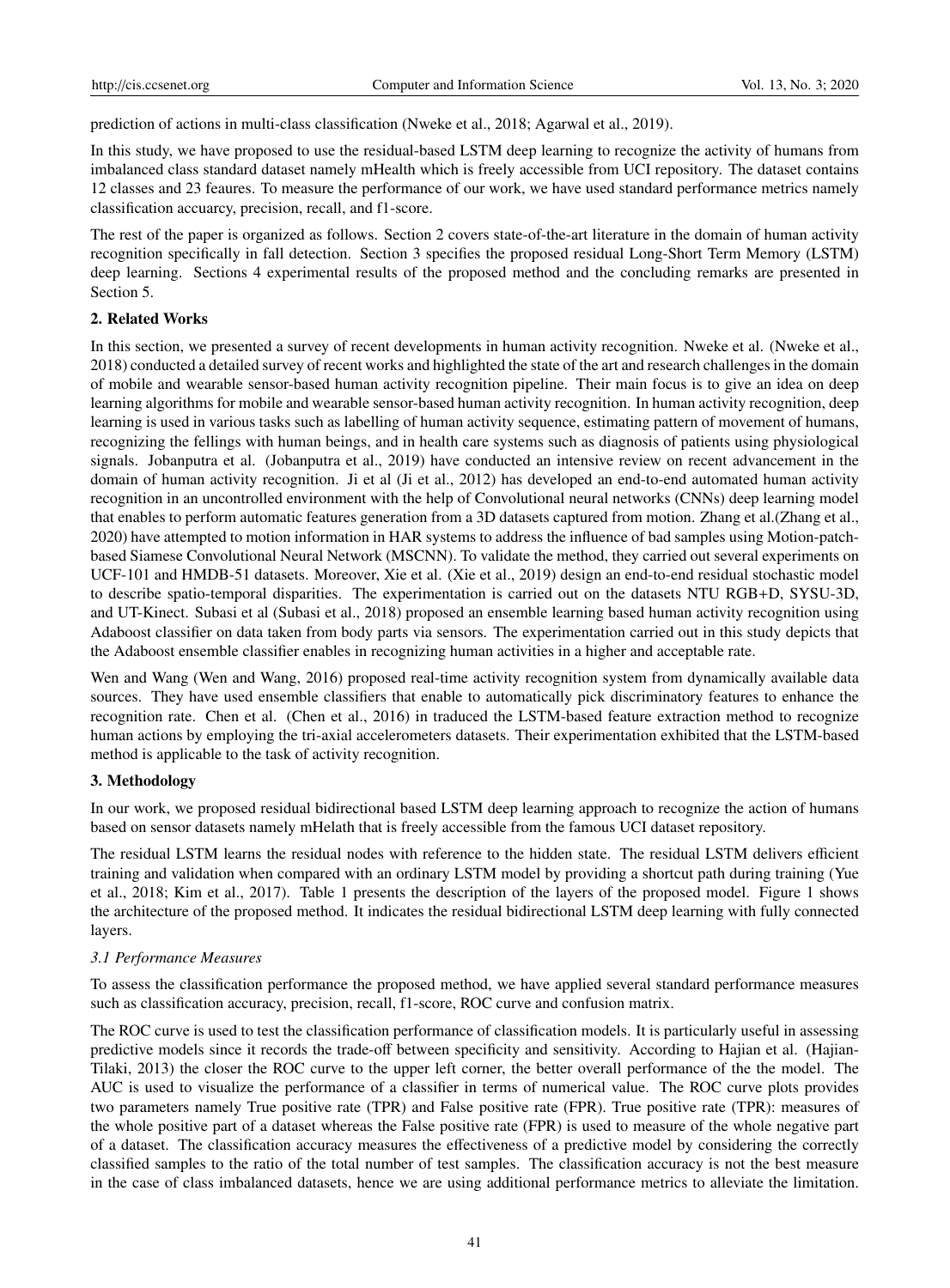

Figure 1. The architecture of residual bidirectional LSTM

Therefore, four more performance metrics namely specificity, sensitivity (recall), precision, F1-score and ROC curve are used as additional performance measures. Equations 1, 2, 3, and 4 presents the mathematical expressions of classification accuracy (CA), f1-score, recall and precision respectively which are calculated based on True Positive (TP), False Negative (FN), False Positive (FP), and True Negative (TN) samples on the test data. (Gad et al., 2018).

$$
CA = \frac{TP + TN}{TP + FP + FN + TN}
$$
 (1)

$$
F1-score = 2\frac{precision \star recall}{precision + recall}
$$
 (2)

$$
Recall = S \, pecificity = \frac{TP}{TP + FP}
$$
\n<sup>(3)</sup>

$$
Precision = \frac{TP}{TP + FN} \tag{4}
$$

#### *3.2 Dataset*

The mHealth dataset consists of two main components namely Human activities and Vital signs and the total number of participants are 10 persons and they did 12 distinct phases of physical activities. We have used 21 from 24 features of the datasets avoiding the person ID, weight, height and age as they have less impact on the recognition of the action. The dataset is downloaded from the UCI repository which is free access in this repository. The sensors are used to record the activity of each candidate such that the positions of these sensors are Chest, Left Ankle, and Right Wrist. Table 2 shows the different human physical activities and the size for the training set and testing set for each class label. The class distribution for each class label is presented in Figure 2

#### 4. Experimental Results

In our work, we have used Google Colab to execute the proposed model using python 3.6 and Keras for deep learning and Scikit-learn library. We have used the mHealth dataset which has 12 classes and 24 features. The dataset is normalized so as to make easily fit to the model during training using the min-max approach  $Z = \frac{X-\mu}{\sigma}$ . We have validated the proposed method using different performance metrics.

In general, to achieve unbiased prediction of performance, the collected data of participants are randomly divided into two sets namely training and testing sets in 70:30 ratios respectively. In the training stage, enhancing the performance of the model is challenging due to the imbalance data. To address the problem of imbalance of class labels, we use a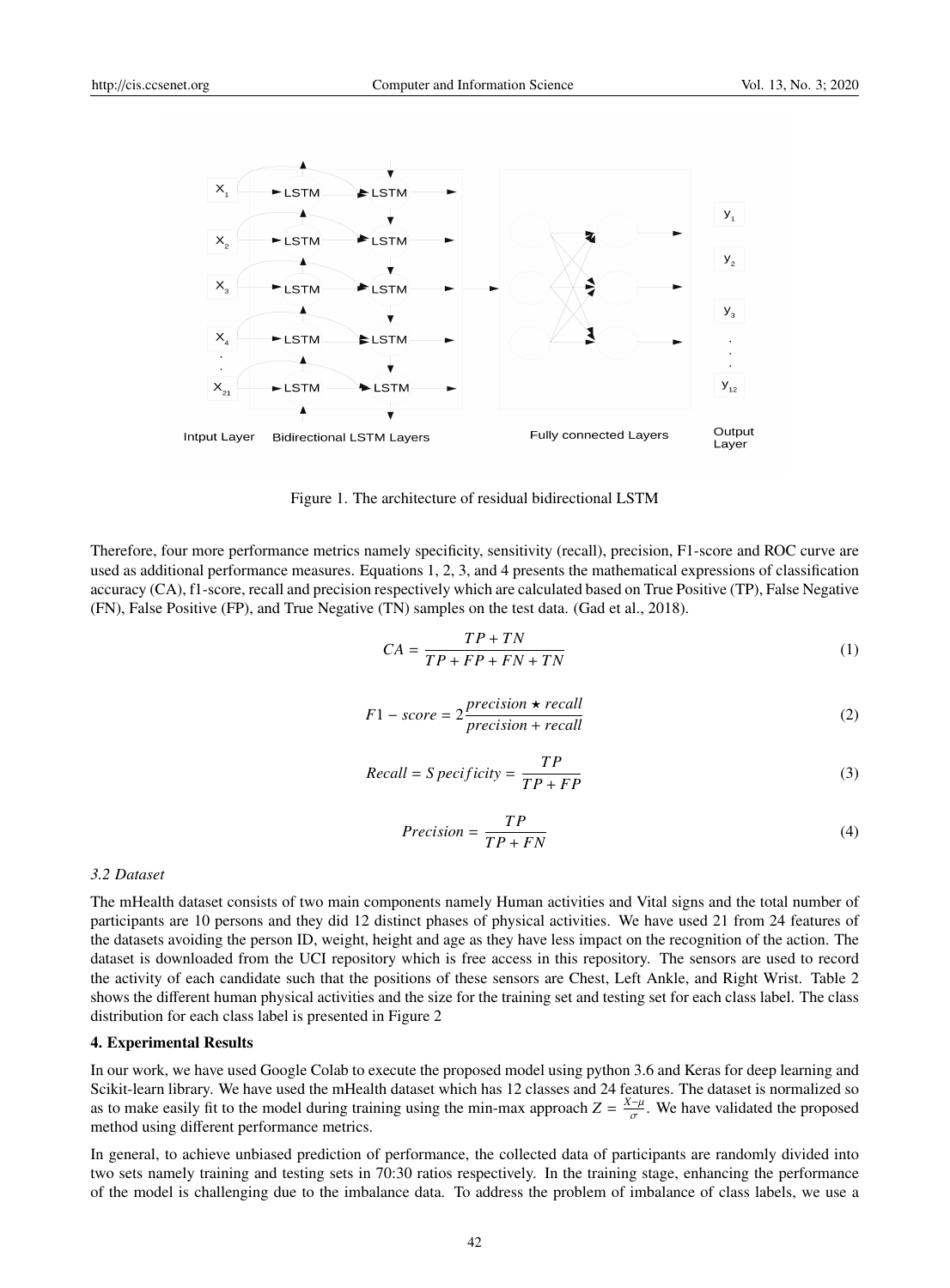| Table 1. Description of the layers of the proposed model |  |  |
|----------------------------------------------------------|--|--|
|----------------------------------------------------------|--|--|

| Layer (type)                              | <b>Output Shape</b> | #Param   | <b>Connected to</b>                           |  |  |  |  |
|-------------------------------------------|---------------------|----------|-----------------------------------------------|--|--|--|--|
| input <sub>-1</sub> (InputLayer)          | (None, 21, 1)       | $\Omega$ |                                               |  |  |  |  |
| $Istm_1 (LSTM)$                           | (None, $21, 10$ )   | 480      | $input_1[0][0]$                               |  |  |  |  |
| lstm.2 (LSTM)                             | (None, 21, 10)      | 840      | $1 \times 1[0][0]$                            |  |  |  |  |
| add_1 (Add)                               | (None, 21, 10)      | $\theta$ | $1 \times 1010$                               |  |  |  |  |
|                                           |                     |          | $1 \times m = 2[0][0]$                        |  |  |  |  |
| lstm_3 (LSTM)                             | (None, 21, 10)      | 840      | $add_{-1}[0][0]$                              |  |  |  |  |
| $add_2(Add)$                              | (None, 21, 10)      | $\theta$ | $add_{-1}[0][0]$                              |  |  |  |  |
|                                           |                     |          | $1stm_3[0][0]$                                |  |  |  |  |
| lstm <sub>-4</sub> (LSTM)                 | (None, 21, 10)      | 840      | add_2[0][0]                                   |  |  |  |  |
| $add_3(Add)$                              | (None, 21, 10)      | $\theta$ | $add_2[0][0]$                                 |  |  |  |  |
|                                           |                     |          | 1stm.4[0][0]                                  |  |  |  |  |
| $lstm_5 (LSTM)$                           | (None, 21, 10)      | 840      | $add_3[0][0]$                                 |  |  |  |  |
| add_4 (Add)                               | (None, 21, 10)      | $\Omega$ | add.3[0][0]                                   |  |  |  |  |
|                                           |                     |          | $1 \times m.5[0][0]$                          |  |  |  |  |
| lstm_6 (LSTM)                             | (None, 21, 10)      | 840      | $add_4[0][0]$                                 |  |  |  |  |
| $add_5(Add)$                              | (None, 21, 10)      | $\theta$ | $add_4[0][0]$                                 |  |  |  |  |
|                                           |                     |          | $1 \times 6[0][0]$                            |  |  |  |  |
| $Istm-7 (LSTM)$                           | (None, 21, 10)      | 840      | $add_5[0][0]$                                 |  |  |  |  |
|                                           |                     | $\theta$ | $add_5[0][0]$                                 |  |  |  |  |
| $add_6(Add)$<br>(None, 21, 10)            |                     |          | $1stm-7[0][0]$                                |  |  |  |  |
| lambda <sub>-4</sub> (Lambda)             | (None, 10)          | $\theta$ | $add_6[0][0]$                                 |  |  |  |  |
| lstm_8 (LSTM)                             | (None, 10)          | 840      | $add_6[0][0]$                                 |  |  |  |  |
| $add_7(Add)$                              | (None, 10)          | $\theta$ | $lambda_4[0][0]$                              |  |  |  |  |
|                                           |                     |          | $1stm_8[0][0]$                                |  |  |  |  |
| dense <sub>1</sub> (Dense)                | (None, 1024)        | 11264    | $\overline{\text{add}}$ <sub>-7[0][0]</sub>   |  |  |  |  |
| dense <sub>-2</sub> (Dense)               | (None, 256)         | 262400   | $\overline{\text{dense}}$ <sub>1</sub> [0][0] |  |  |  |  |
| dense <sub>-3</sub> (Dense)<br>(None, 13) |                     | 3341     | dense_ $2[0][0]$                              |  |  |  |  |
| Total params                              |                     | 283,365  |                                               |  |  |  |  |
| Trainable params                          |                     | 283,365  |                                               |  |  |  |  |
| Non-trainable params                      |                     | 0        |                                               |  |  |  |  |

weighted-class approach that performs balancing for the training set by automatically increasing the number of samples in the minority classes that ultimately enhances the performance of classification models.

Table 3 presents classification report of the proposed method. For the minority class label Jump front & back, the best performance achieved is 89%, 82%, and 85% respectively for precision, recall and f1-score respectively. For the same class label, the accuracy and AUC is 97% and 100% respectively. When we consider one of the majority class label namely jogging, its performance results in terms of precision, recall and f1-score are given as 90%, 0.93%, and 0.92% respectively. In the case of Cycling class label the performance achieved by the proposed method is given as 100%, 100%, and 100% respectively.

As can be seen from Table 4, the proposed method achieves an AUC of 100%, 97.66% of accuracy, 91.59% precision, 93.75% of recall and 92.66% of F1-score respectively. Therefore, it is clearly shown that for all classification metrics, our proposed method has achieved higher performance level.

Figure 3 shows the ROC-AUC curves corresponding with the performance of the proposed method for each label. The ROC for each class label is displayed in dashed lines. From Figure 3, it is clear that the ROC curve is close to the top left corner to show maximum performance by the proposed method. Figure 4 shows the confusion matrix generated due to the the proposed method and the Figure 5 presents the precision-recall curve indicating maximum possible performance due to the proposed method.

Moreover, Table 5 presents a comparison of the proposed model with state-of-the art method and our work outperforms when it is evaluated in terms of the specified performance measures namely accuracy and f1-score.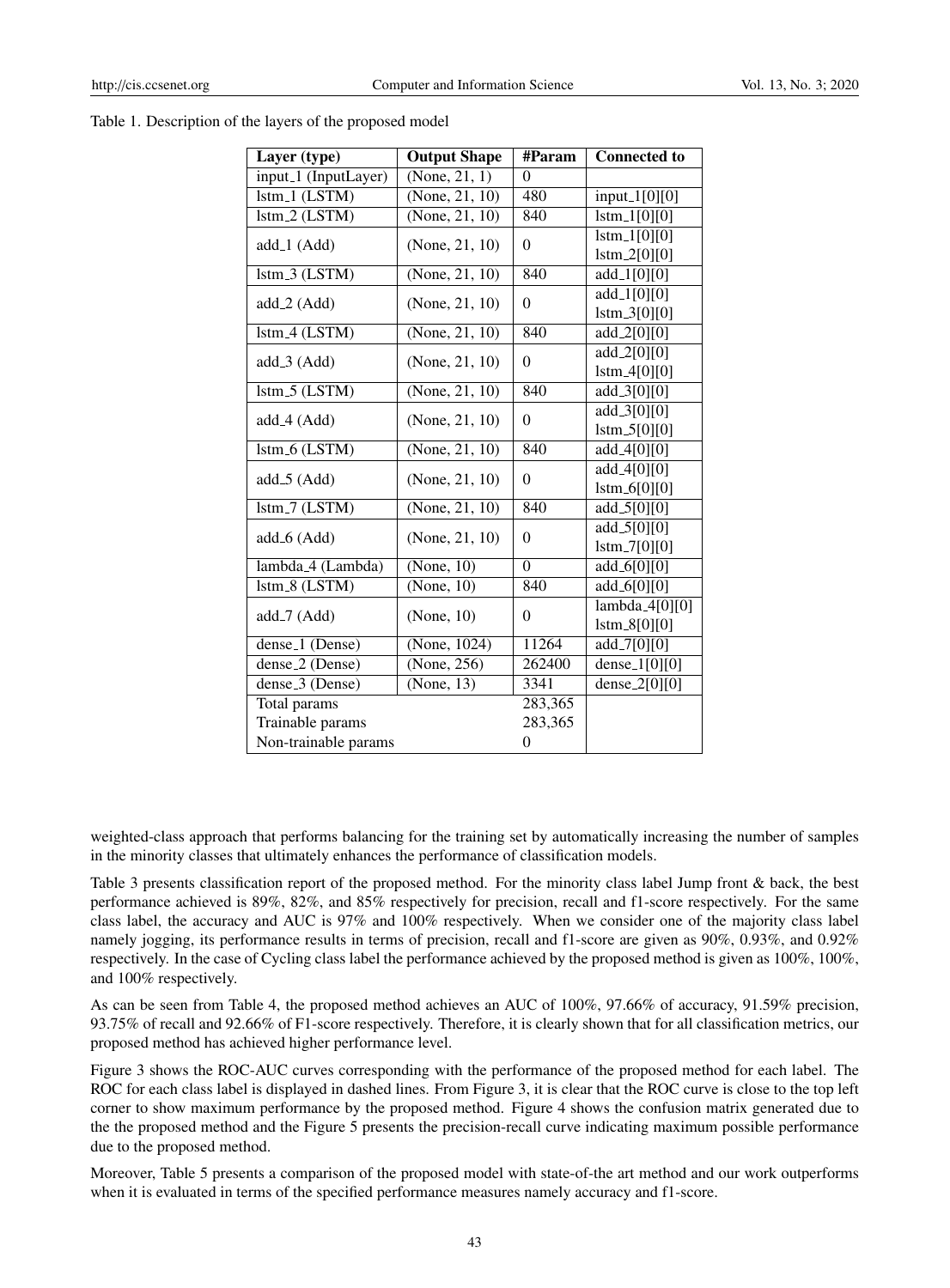# Table 2. Size of each class label in Train set and Test set

| <b>Class Label</b>        | All   | Train | <b>Test</b> | Weight | <b>New Weight</b> |
|---------------------------|-------|-------|-------------|--------|-------------------|
| Climbing stairs           | 30720 | 21577 | 9143        | 1.0    |                   |
| Cycling                   | 30720 | 21576 | 9144        | 1.0    |                   |
| Frontal elevation of arms | 29799 | 20873 | 8926        | 1.031  | 1                 |
| Jogging                   | 30720 | 21603 | 9117        | 1.0    |                   |
| Jump front & back         | 10444 | 7430  | 3014        | 2.94   | 30720             |
| Knees bending             | 29848 | 19807 | 9041        | 1.029  |                   |
| Lying down                | 27646 | 19202 | 8444        | 1.111  | 1                 |
| Running                   | 30720 | 21550 | 9170        | 1.0    | 1                 |
| Sitting and relaxing      | 27646 | 19283 | 8363        | 1.111  | 1                 |
| Standing still            | 25256 | 17664 | 7592        | 1.216  | 1                 |
| Waist bends forward       | 28519 | 19917 | 8602        | 1.077  |                   |
| Walking                   | 28850 | 20139 | 8711        | 1.065  |                   |



Figure 2. The number of samples for each class label

| Table 3. The classification report for each class label |  |
|---------------------------------------------------------|--|
|---------------------------------------------------------|--|

|                           | <b>Precision</b> | <b>Recall</b> | <b>F1-score</b> | <b>Support</b> |
|---------------------------|------------------|---------------|-----------------|----------------|
| Climbing stairs           | 0.92             | 0.94          | 0.93            | 9143           |
| Cycling                   | 1.00             | 1.00          | 1.00            | 9144           |
| Frontal elevation of arms | 0.99             | 0.99          | 0.99            | 8926           |
| Jogging                   | 0.90             | 0.93          | 0.92            | 9117           |
| Jump front & back         | 0.89             | 0.82          | 0.85            | 3014           |
| Knees bending             | 0.96             | 0.96          | 0.96            | 9041           |
| Lying down                | 1.00             | 1.00          | 1.00            | 8444           |
| Running                   | 0.97             | 0.91          | 0.94            | 9170           |
| Sitting and relaxing      | 1.00             | 1.00          | 1.00            | 8363           |
| Standing still            | 0.99             | 1.00          | 1.00            | 7592           |
| Waist bends forward       | 0.96             | 0.99          | 0.97            | 8602           |
| Walking                   | 0.96             | 0.97          | 0.97            | 8711           |
| macro avg                 | 0.96             | 0.96          | 0.96            | 99267          |
| weighted avg              | 0.97             | 0.97          | 0.97            | 99267          |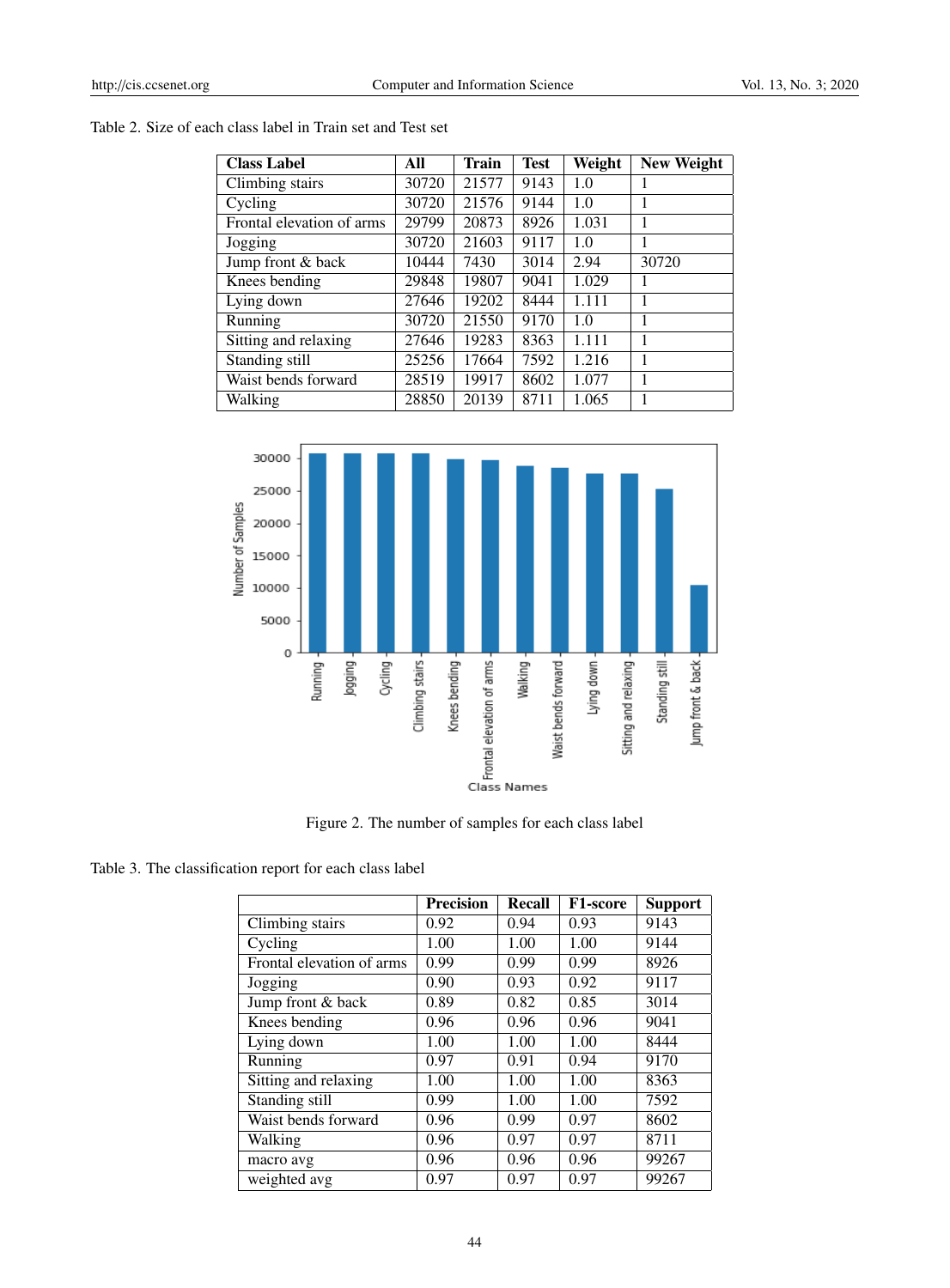Table 4. The performance of the proposed model

|                                                         | <b>MSE</b> | Accuracy   Precision   Recall   F1 Score |        |                               |  |
|---------------------------------------------------------|------------|------------------------------------------|--------|-------------------------------|--|
| Residual Bidir-LSTM $\parallel$ 0.0088 $\parallel$ 0.97 |            |                                          | 0.9159 | $\vert$ 0.9375 $\vert$ 0.9266 |  |

Some extension of Receiver operating characteristic to multi-class



Figure 3. The ROC-AUC curves for each class

Table 5. Comparative study of our proposed method with state-of-the-art models

| Model                             | Accuracy  | <b>F1-score</b> |
|-----------------------------------|-----------|-----------------|
| The proposed model                | $97.02\%$ | 92.66%          |
| LSTM (Sansano et al., 2020)       | 96.41%    | 96.04%          |
| Residual-LSTM (Zhao et al., 2018) | 93.60%    | 93.50%          |

#### 5. Conclusion

In this work, we proposed residual bidirectional LSTM deep learning method to address the challenge with imbalanced class problems on mHealth datasts for human activity recognition. The existing studies were focused more on multi-class classification of different human activities. In this paper, we used the residual bi-directional LSTM with weighted-class technique to improve the performance of the minority classes. The experimental results show that each label has better classification accuracy. The experimental results demonstrate that a combination of residual bi-directional LSTM and the weighted-class is an efficient technique for the prediction of human activity based on high-dimensional data. The proposed work is evaluated in terms of standard metrics and experimental results are reported as AUC of 100%, 97.66% of accuracy, 91.59% precision, 93.75% of recall and 92.66% of F1-score respectively. Thus, the performance of the proposed model shows better performance when it is compared with the sate of the art work. In our future work, we are planning to apply the proposed model in the area of natural language processing (NLP) such as Arabic language.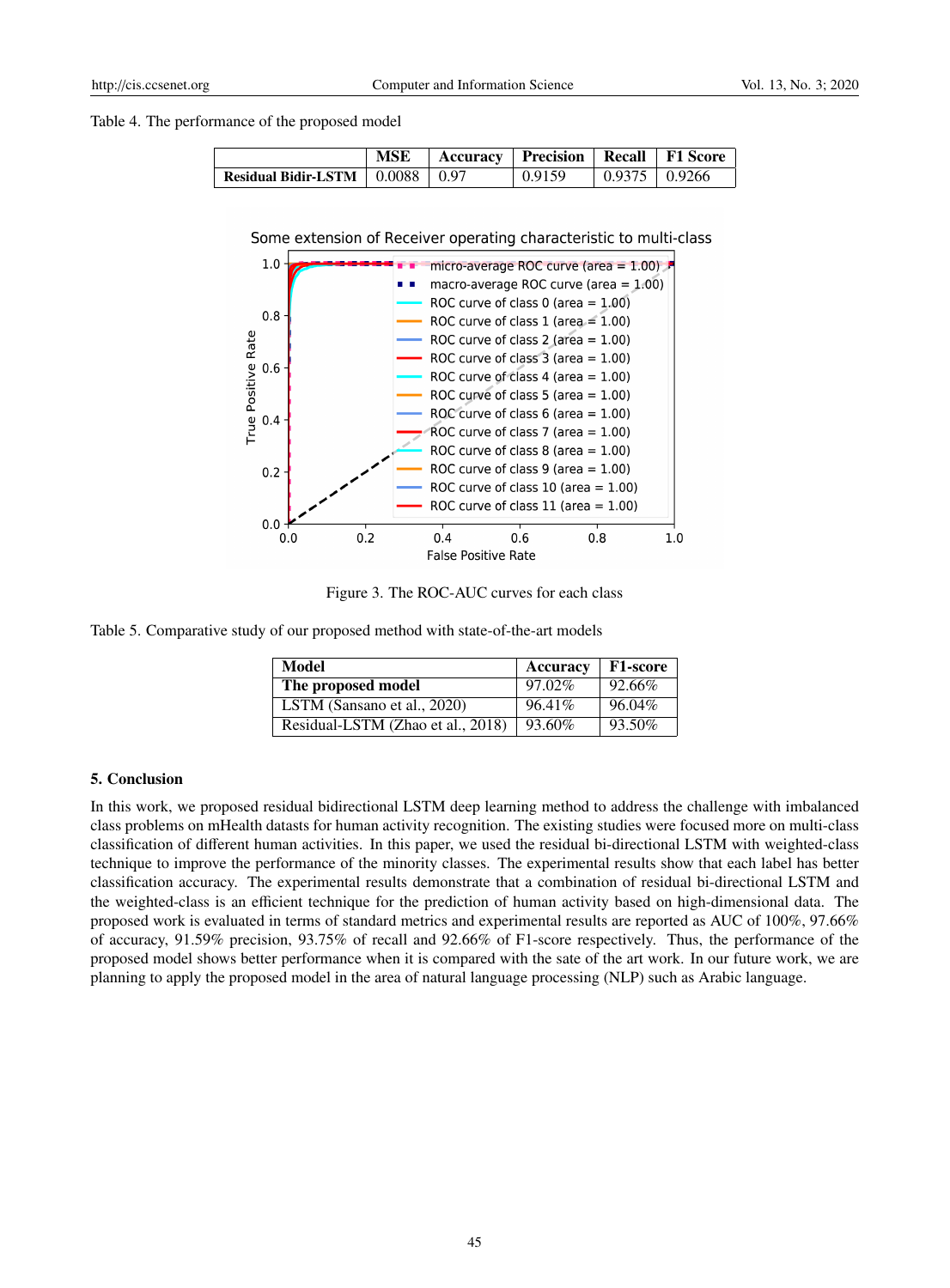| 8523<br>$\,$ 6  | 11           | 28             | 5                         |                   |               |             |             |                                                |                         |                     |             |        |
|-----------------|--------------|----------------|---------------------------|-------------------|---------------|-------------|-------------|------------------------------------------------|-------------------------|---------------------|-------------|--------|
|                 |              |                |                           | 13                | 186           | $\pmb{0}$   | 15          | 9                                              | 8                       | 113                 | 232         |        |
|                 | 9118         | 5              | $\mathsf{O}\xspace$       | $\mathbf 2$       | $12$          | $\pmb{0}$   | $\mathbf 0$ | $\mathbf 1$                                    | $\mathbf 0$             | $\mathbf 0$         | $\mathbf 0$ | - 8000 |
| 18              | 0            | 8816           | $\pmb{0}$                 | $\mathbf 0$       | 38            | $\pmb{0}$   | $\mathbf 0$ | $\pmb{0}$                                      | $\mathbf 1$             | 48                  | 5           |        |
| 65              | 5            | 6              | 8557                      | 206               | 28            | $\pmb{0}$   | 212         | $\pmb{0}$                                      | $\mathbf 0$             | 6                   | 32          |        |
| 56              | $\pmb{0}$    | 3              | 272                       | 2491              | 35            | $\pmb{0}$   | 74          | $\mathsf 0$                                    | $\mathbf 0$             | 24                  | 59          | - 6000 |
| 89              | 0            | 54             | 3                         | $\mathbf{1}$      | 8713          | $\mathbf 0$ | $\mathbf 0$ | $\mathbf 0$                                    | $\overline{\mathbf{4}}$ | 167                 | 10          |        |
| $\mathbf 0$     | 0            | $\mathsf 0$    | $\mathsf 0$               | $\pmb{0}$         | $\mathbf 0$   | 8444        | $\mathbf 0$ | $\mathsf 0$                                    | $\mathsf 0$             | $\pmb{0}$           | $\mathbf 0$ |        |
| 14              | 4            | $\overline{2}$ | 651                       | 116               | $\mathbf 0$   | $\mathbf 0$ | 8365        | $\mathbf 0$                                    | $\mathbf 0$             | $\pmb{0}$           | 18          |        |
| $\mathbf 0$     | 0            | $\mathsf{o}$   | $\mathsf 0$               | $\mathbf 0$       | $\mathbf 0$   | $\mathbf 0$ | $\pmb{0}$   | 8363                                           | $\mathbf 0$             | $\pmb{0}$           | $\mathbf 0$ |        |
| $\mathbf 0$     | $\mathbf 0$  | $\mathbf 0$    | $\mathsf{O}\xspace$       | $\mathbf 0$       | $\mathbf 0$   | $\pmb{0}$   | $\mathbf 0$ | 0                                              | 7592                    | $\mathbf 0$         | 0           |        |
| 26              | $\mathbf{1}$ | 18             | $\mathbf 1$               | $\mathbf{1}$      | 33            | $\pmb{0}$   | $\mathbf 1$ | 0                                              | 19                      | 8494                | 8           |        |
| 179             | $\mathbf 0$  | 5              | $\overline{2}$            | $\mathbf 1$       | 33            | $\pmb{0}$   | 3           | $\mathbf 1$                                    | $11\,$                  | $11\,$              | 8465        |        |
| Climbing stairs | Cycling -    |                | Jogging                   | Jump front & back | Knees bending | Lying down  | Running-    | Sitting and relaxing                           | Standing still          | Waist bends forward | Walking-    |        |
|                 |              |                | Frontal elevation of arms |                   |               |             |             | $\Theta$ and with a final state for $\Omega$ . |                         |                     |             |        |

Figure 4. The Confusion matrix of the proposed model



Average precision score, micro-averaged over all classes: AP=1.00

Figure 5. The Precision Recall plot of the proposed model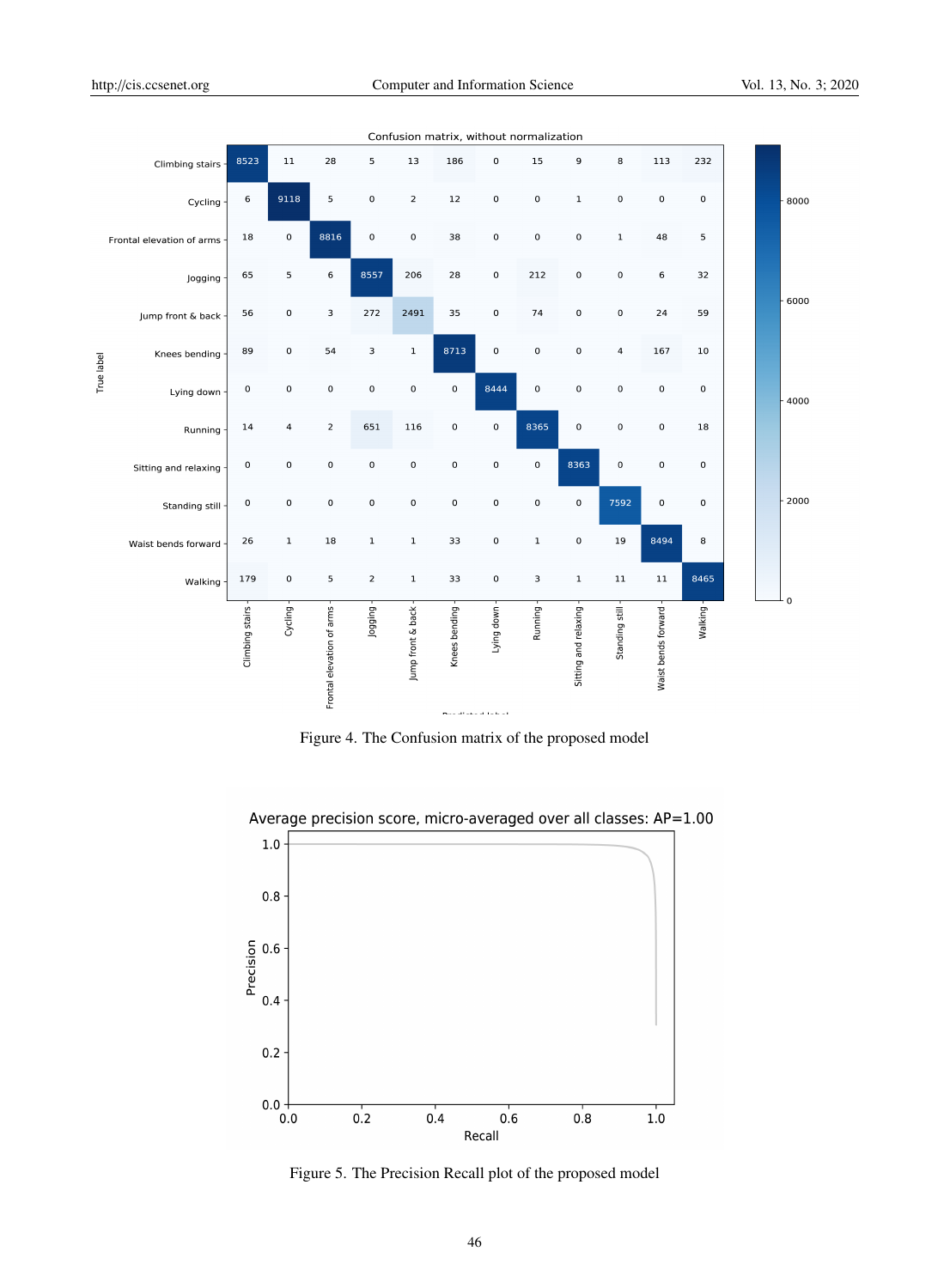#### References

- Agarwal, M., Bohat, V. K., Ansari, M. D., Sinha, A., Gupta, S. K., & Garg, D. (2019). A convolution neural network based approach to detect the disease in corn crop. In *2019 IEEE 9th International Conference on Advanced Computing (IACC)*. IEEE.
- Chen, Y., Zhong, K., Zhang, J., Sun, Q., & Zhao, X. (2016). Lstm networks for mobile human activity recognition. In *2016 International Conference on Artificial Intelligence: Technologies and Applications*. Atlantis Press.
- Elbayoudi, A., Lotfi, A., & Langensiepen, C. (2019). The human behaviour indicator: A measure of behavioural evolution. *Expert Systems with Applications*, *118,* 493-505.
- Gad, I., & Manjunatha, B., et al. (2018). Multi-label classification of big ncdc weather data using deep learning model. In *International Conference on Soft Computing Systems*, pp. 232-241. Springer.
- Goel, A. K., Chakraborty, R., Agarwal, M., Ansari, M. D., Gupta, S. K., & Garg, D. (2019). Profit or loss: A long short term memory based model for the prediction of share price of DLF group in india. In *2019 IEEE 9th International Conference on Advanced Computing (IACC)*. IEEE.
- Hajian-Tilaki, K. (2013). Receiver operating characteristic (roc) curve analysis for medical diagnostic test evaluation. *Caspian journal of internal medicine*, *4*(2), 627.
- He, K., Zhang, X., Ren, S., & Sun, J. (2016). Deep residual learning for image recognition. In *Proceedings of the IEEE conference on computer vision and pattern recognition*, pp. 770-778.
- Ji, S., Xu, W., Yang, M., & Yu, K. (2012). 3d convolutional neural networks for human action recognition. *IEEE transactions on pattern analysis and machine intelligence*, *35*(1), 221-231.
- Jobanputra, C., Bavishi, J., & Doshi, N. (2019). Human activity recognition: A survey. *Procedia Computer Science*, *155,* 698-703.
- Kautz, T., Groh, B. H., Hannink, J., Jensen, U., Strubberg, H., & Eskofier, B. M. (2017). Activity recognition in beach volleyball using a deep convolutional neural network. *Data Mining and Knowledge Discovery*, *31*(6), 1678-1705.
- Kim, J., El-Khamy, M., & Lee, J. (2017). Residual lstm: Design of a deep recurrent architecture for distant speech recognition. *arXiv preprint arXiv:1701.03360*.
- Nweke, H. F., Teh, Y. W., Al-Garadi, M. A., & Alo, U. R. (2018). Deep learning algorithms for human activity recognition using mobile and wearable sensor networks: State of the art and research challenges. *Expert Systems with Applications*, *105,* 233-261.
- Sansano, E., Montoliu, R., & Fernández, Ó. B. (2020). A study of deep neural networks for human activity recognition. *Computational Intelligence*.
- Subasi, A., Dammas, D. H., Alghamdi, R. D., Makawi, R. A., Albiety, E. A., Brahimi, T., & Sarirete, A. (2018). Sensor based human activity recognition using adaboost ensemble classifier. *Procedia Computer Science*, *140,* 104-111.
- Sun, J., Fu, Y., Li, S., He, J., Xu, C., & Tan, L. (2018). Sequential human activity recognition based on deep convolutional network and extreme learning machine using wearable sensors. *Journal of Sensors*, 2018.
- Wen, J., & Wang, Z. (2016). Sensor-based adaptive activity recognition with dynamically available sensors. *Neurocomputing*, *218,* 307-317.
- Xie, C., Li, C., Zhang, B., Pan, L., Ye, Q., & Chen, W. (2019). Hierarchical residual stochastic networks for time series recognition. *Information Sciences*, *471,* 52-63.
- Yue, B., Fu, J., & Liang, J. (2018). Residual recurrent neural networks for learning sequential representations. *Information*, *9*(3), 62756.
- Zhang, Y., Po, L. M., Liu, M., Rehman, Y. A. U., Ou, W., & Zhao, Y. (2020). Data-level information enhancement: Motion-patch-based siamese convolutional neural networks for human activity recognition in videos. *Expert Systems with Applications*, pp. 113-203.